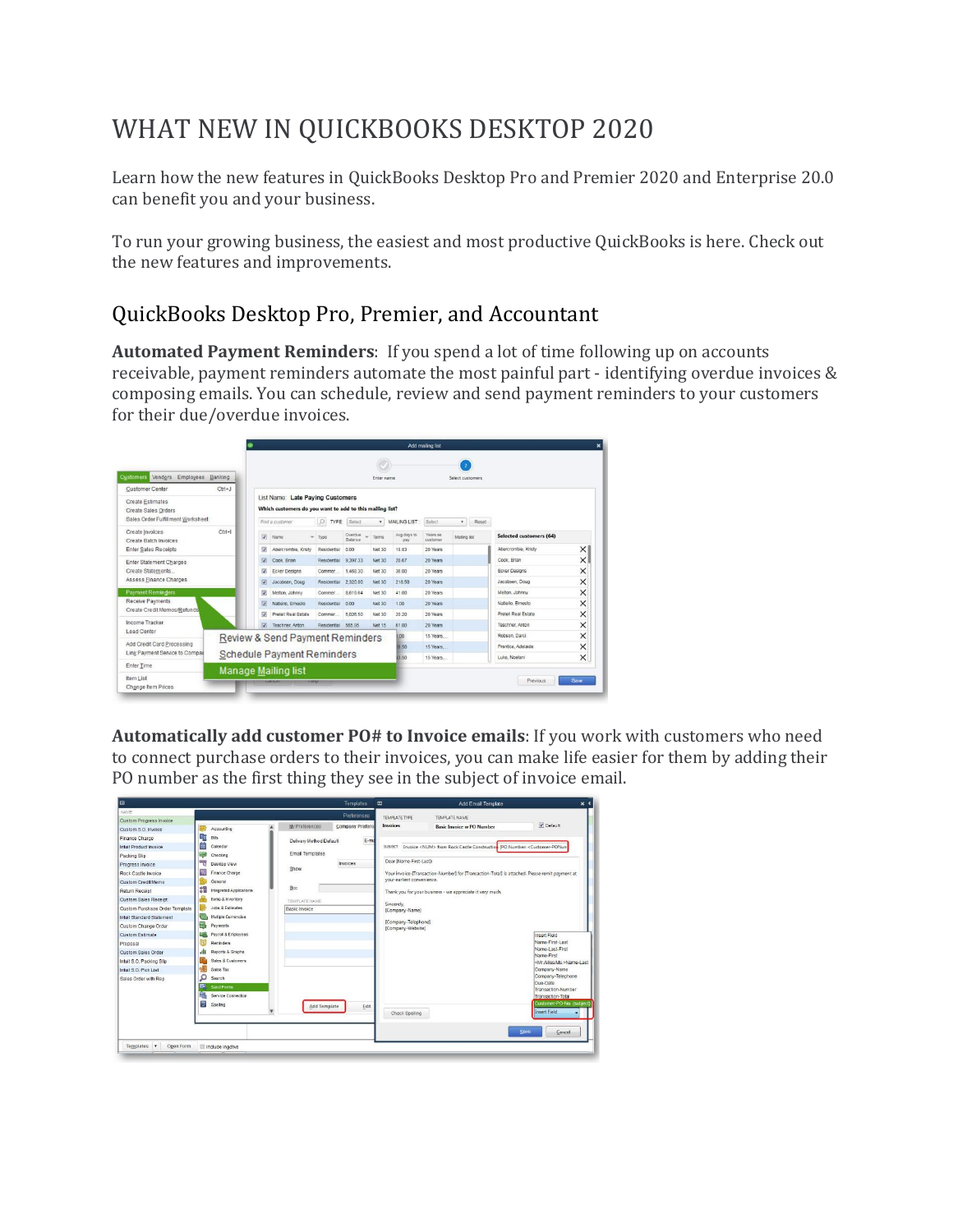| <b>PAST DUE</b>            | <b>Invoice</b> See History                  |                                                                    | DATE<br>06/15/2019<br>幽<br>INVOICE #<br>1058 | BILL TO<br><b>Robert Allard</b><br>92834 Chandler St<br>Millbrae, CA94030<br>P.O. NO<br>ERMS<br>12345689<br>Net 15 | SHIP TO Ship To 1<br>$\bullet$<br>Robert Allard<br>92834 Chandler St.<br>Millbrae, CA94030<br>DUE DATE<br>$-06/30/2019$ m |                            |
|----------------------------|---------------------------------------------|--------------------------------------------------------------------|----------------------------------------------|--------------------------------------------------------------------------------------------------------------------|---------------------------------------------------------------------------------------------------------------------------|----------------------------|
| <b>ITEM</b><br>Floor Plans | <b>DESCRIPTION</b><br>Floor plans           | M Gmail<br>$\equiv$                                                | Q Search mail                                |                                                                                                                    |                                                                                                                           | ٠                          |
| Installation               | Installation labor                          |                                                                    |                                              |                                                                                                                    |                                                                                                                           |                            |
| Labor                      | General Labor                               | Compose                                                            | ÷<br>o                                       | $\circ$<br>商                                                                                                       | <b>C</b><br>$\mathbf{B}$                                                                                                  | 1 of 16                    |
|                            | Your customer can't pay this invoice online | $\Box$<br>Inbox<br>Snoozed<br>۰<br>Sent<br>⇒<br><b>Drafts</b><br>囹 | ab                                           | to me =<br><b>Rock Castle Construction</b>                                                                         | Invoice 1058 from Rock Castle Construction [PO Number: 12345689]                                                          | GD 3:52 PM (8 minutes ago) |

**[Combine](https://quickbooks.intuit.com/learn-support/en-us/help-articles/email-sales-forms-in-quickbooks-desktop/00/216773) multiple emails**: You can improve customer service by combining all invoices meant for a single customer into one email just by checking a box.

|   | 4 of 11 Selected                                               |                 |                    | 1 email(s) to Send                        |         | TO bcook@samplename.com<br>Ce: Beet                                                                                                                             |
|---|----------------------------------------------------------------|-----------------|--------------------|-------------------------------------------|---------|-----------------------------------------------------------------------------------------------------------------------------------------------------------------|
|   | SEND TO<br>TYPE<br>PUBLICITION, A., INV                        | NUM<br>TUN3     | DATE<br>UGIOTIZUTE | AMOUNT<br>01,606,10                       | ATTACH  | Tilmy 1066 from Rock Castle Construction 1871 4964.                                                                                                             |
|   | Abercrombie, K., INV<br><b>Prentice, Adelaide: Guest Villa</b> | 1044            | 06/07/2019         | \$0.00                                    |         | Ū<br>Tilmy 1080 from Rock Castle Construction 2876 4964.<br>Till Inv FC 6 from Rock Castle Construction 3792 4964.r<br>Attached 240KB of 7MB limit - 4 item(s). |
|   | Prentice, Adelai INV                                           | 1009            | 08/20/2018         | \$36,575.00                               | SUBJECT | Invoices from Rock Castle Construction                                                                                                                          |
|   | Bauman, Mark:Home Remodel<br>Bauman, Mark INV                  | 1004            | 03/28/2018         | \$16,500.00                               | BODY:   | Dear Cook, Brian,<br>Please find your invoices attached.                                                                                                        |
|   | Fisher, Jennifer: Home Remodel<br>Fisher, Jennifer INV         | 1006            | 05/14/2018         | \$16,500.00                               |         | Thank you for your business. We appreciate it very much.<br>Sincerely.                                                                                          |
| u | <b>Cook, Brian:Kitchen</b>                                     |                 |                    |                                           |         | Rock Castle Construction                                                                                                                                        |
| 9 | Cook, Brian:Kit., INV                                          | 1066            | 10/15/2019         | \$3,100.00                                |         | www.samplename.com                                                                                                                                              |
| G | Cook, Brian:Kit INV                                            | 1080            | 11/25/2019         | \$1,636.69                                |         |                                                                                                                                                                 |
|   | Cook, Brian:Kit.,, INV                                         | FC <sub>6</sub> | 12/11/2019         | \$5.95                                    |         |                                                                                                                                                                 |
|   | Cook, Brian:Kit INV                                            | 1098            | 12/15/2019         | \$1,636.69                                |         |                                                                                                                                                                 |
|   | <b>Nelson, Wilma:Office Remodel</b>                            |                 |                    |                                           |         |                                                                                                                                                                 |
|   | Nelson, Wilma: INV                                             | 1007            | 06/16/2018         | \$11,605.00                               |         |                                                                                                                                                                 |
|   | Remove                                                         |                 |                    | Combine forms to a recipient in one email |         | Check Spelling                                                                                                                                                  |

**Company file search**: Easily find and open your company files with the addition of a file search option on the No company open screen.

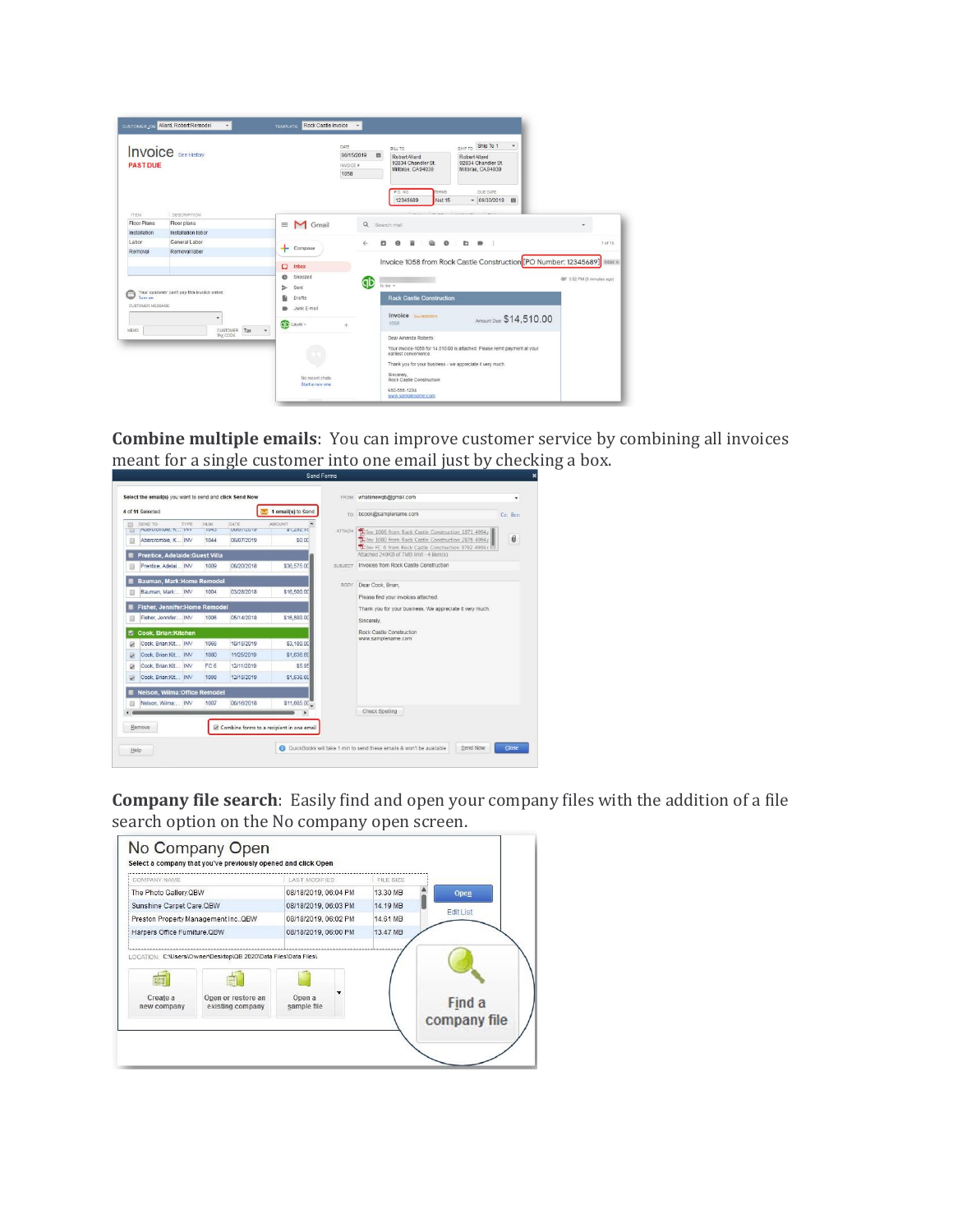**Enhanced Accessibility**: Accessibility enhancements to improve usability for visionchallenged users on the Bills, Invoice and Write Check screens.

**Collapse columns in reports**: If you have complex reporting, you can now collapse columns in reports with jobs and classes to view customer totals or class totals without scrolling or exporting to Excel.

|                                                            |                                                               | Profit & Loss by Job                                         |                                                    |                                                            |                                          | $-0$                                                              |                      |                       |
|------------------------------------------------------------|---------------------------------------------------------------|--------------------------------------------------------------|----------------------------------------------------|------------------------------------------------------------|------------------------------------------|-------------------------------------------------------------------|----------------------|-----------------------|
| Customize Report Comment on Report Share Template Memorize |                                                               |                                                              | Print Collage E-mail Collage Excel Collage Collage | <b>Collapse Columns</b>                                    |                                          |                                                                   |                      |                       |
| Dates This Fiscal Year                                     | - From 01/01/2019 E To 12/31/2019 E Show Columns Customer Job |                                                              | - Sort By                                          |                                                            |                                          |                                                                   |                      |                       |
| Report Basis: @ Accrual @ Cash Show Filters                |                                                               |                                                              |                                                    | $\cdot$                                                    |                                          |                                                                   |                      |                       |
| 5:48 PM                                                    |                                                               | <b>Rock Castle Construction</b>                              |                                                    |                                                            |                                          |                                                                   |                      |                       |
| 08/19/19<br><b>Accrual Basis</b>                           |                                                               | Profit & Loss by Job<br><b>January through December 2019</b> |                                                    |                                                            |                                          |                                                                   |                      |                       |
|                                                            | amily Room<br>crombie, Kristy)                                | Kitchen<br>(Abercrombie, Kristy)                             | <b>Remodel Bathroom</b><br>(Abercrombie, Kristy)   | Total Abercrombie, Kristy                                  | TOTAL                                    |                                                                   |                      |                       |
| " Ordinary Income/Expense<br>* Income                      |                                                               |                                                              |                                                    |                                                            |                                          |                                                                   |                      |                       |
| <sup>T</sup> Construction Income                           |                                                               |                                                              |                                                    |                                                            |                                          |                                                                   |                      |                       |
| Labor Income                                               | 1,111.25                                                      | \$60.00                                                      | 2718.00                                            | 4,389.25                                                   | 4,389.25                                 |                                                                   |                      |                       |
| <b>Materials Income</b>                                    | 1,549.00                                                      | 2,930.00                                                     | 2,227.50                                           | 7,007.30                                                   | 7,007.30                                 |                                                                   |                      |                       |
| Subcontracted Labor Inco.,                                 | 0.00                                                          | 1,302.00                                                     |                                                    |                                                            |                                          |                                                                   |                      |                       |
| Construction Income - Ot.,                                 | 0.00                                                          | 0.00                                                         |                                                    |                                                            |                                          |                                                                   |                      |                       |
| <b>Total Construction Income</b>                           | 2,961.05                                                      | 4,792.00                                                     |                                                    |                                                            |                                          |                                                                   |                      |                       |
| <b>Total Income</b>                                        | 2,961.05                                                      | 4,792.00                                                     |                                                    |                                                            |                                          | Profit & Loss by Job                                              |                      | <b>Expand Columns</b> |
| <sup>*</sup> Cost of Goods Sold                            |                                                               |                                                              |                                                    | Customize Report Comment on Report Share Template Memorize |                                          | Print v E-mail v Excel v Hide Hegder Collage                      |                      |                       |
| Cost of Goods Sold                                         | 1,050.00                                                      | 0.00                                                         | Dates This Fiscal Year                             |                                                            |                                          | - From 01/01/2019 III To 12/31/2019 III Show Columns Customer.Job |                      |                       |
| <sup>=</sup> Job Expenses                                  |                                                               |                                                              |                                                    |                                                            |                                          |                                                                   | - Sort By I<br>٠     |                       |
| <b>Equipment Rental</b>                                    | 0.00                                                          | 0.00                                                         | Report Basis: @ Accrual @ Cash                     | <b>Show Filters</b>                                        |                                          |                                                                   |                      |                       |
| <b>Job Materials</b>                                       | 1,100.00                                                      | 945.00                                                       |                                                    |                                                            |                                          |                                                                   |                      |                       |
| Subcontractors                                             | 0.00                                                          | 1,700.00                                                     | 5:48 PM                                            |                                                            |                                          | <b>Rock Castle Construction</b>                                   |                      |                       |
| <b>Total Job Expenses</b>                                  | 1,100.00                                                      | 2,645.00                                                     | 001019                                             |                                                            |                                          | <b>Profit &amp; Loss by Job</b>                                   |                      |                       |
| Total COGS                                                 | 2,150.00                                                      | 2,645.00                                                     | <b>Accrual Basis</b>                               |                                                            |                                          | gh December 2019                                                  |                      |                       |
| <b>Gross Profit</b>                                        | 811.05                                                        | 2,147.00                                                     |                                                    |                                                            |                                          | bercrombie, Kristy                                                | TOTAL                |                       |
| <b>Net Ordinary Income</b>                                 | 811.05                                                        | 2,147.00                                                     |                                                    |                                                            | " Ordinary Incorne/Expense               |                                                                   |                      |                       |
| Net Income                                                 | 811.05                                                        | 2,147,00                                                     |                                                    |                                                            | * Income                                 |                                                                   |                      |                       |
|                                                            |                                                               |                                                              |                                                    |                                                            | Construction Income                      |                                                                   |                      |                       |
|                                                            |                                                               |                                                              |                                                    |                                                            | Labor Income                             | 4,389.25                                                          | 4,389.25             |                       |
|                                                            |                                                               |                                                              |                                                    |                                                            | <b>Materials Income</b>                  | 7,007.30                                                          | 7.007.50             |                       |
|                                                            |                                                               |                                                              |                                                    |                                                            | Subcontracted Labor Inco                 | 3,106.00                                                          | 3,106.00             |                       |
|                                                            |                                                               |                                                              |                                                    |                                                            | Construction Income - Ot                 | 0.00                                                              | 0.00                 |                       |
|                                                            |                                                               |                                                              |                                                    |                                                            | <b>Total Construction Income</b>         | 14.502.55                                                         | 14.502.55            |                       |
|                                                            |                                                               |                                                              |                                                    |                                                            | <b>Total Income</b>                      | 14.502.55                                                         | 14,502.55            |                       |
|                                                            |                                                               |                                                              |                                                    |                                                            | <sup>"</sup> Cost of Goods Sold          |                                                                   |                      |                       |
|                                                            |                                                               |                                                              |                                                    |                                                            | Cost of Goods Sold                       | 1,050.00                                                          | 1,050.00             |                       |
|                                                            |                                                               |                                                              |                                                    |                                                            | T Job Expenses                           |                                                                   |                      |                       |
|                                                            |                                                               |                                                              |                                                    |                                                            | Equipment Rental                         | 300.00.                                                           | 300.00               |                       |
|                                                            |                                                               |                                                              |                                                    |                                                            | <b>Job Materials</b>                     | 5,771.23                                                          | 5,771.23             |                       |
|                                                            |                                                               |                                                              |                                                    |                                                            | Subcontractors                           | 3,090.00                                                          | 3,090.00             |                       |
|                                                            |                                                               |                                                              |                                                    |                                                            | <b>Total Job Expenses</b>                | 9,101.23                                                          | 9,161.23             |                       |
|                                                            |                                                               |                                                              |                                                    |                                                            |                                          |                                                                   |                      |                       |
|                                                            |                                                               |                                                              |                                                    |                                                            |                                          |                                                                   |                      |                       |
|                                                            |                                                               |                                                              |                                                    |                                                            | <b>Total COGS</b>                        | 18,211.23                                                         | 10.211.23            |                       |
|                                                            |                                                               |                                                              |                                                    |                                                            | Grous Profit                             | 4,291.32                                                          | 4,291.32             |                       |
|                                                            |                                                               |                                                              |                                                    |                                                            | Net Ordinary Income<br><b>Net Income</b> | 4,291.32<br>4,291.32                                              | 4,291.32<br>4,291.32 |                       |

#### QuickBooks Enterprise Solutions 20.0

QuickBooks Enterprise Solutions 20.0 includes all new features listed above as well as:

**Express [pick-pack](https://quickbooks.intuit.com/learn-support/en-us/sales-orders/express-pack-tab-in-sales-order-fulfillment/00/366385)**: You can complete the picking and packing operations as part of single workflow making the process faster and enabling the same person to perform the picking and packing tasks. This is in addition to the existing workflows.

**[Landed](https://quickbooks.intuit.com/learn-support/en-us/manage-inventory/how-to-set-up-landed-cost-in-quickbooks-enterprise-services/00/366383) cost**: This feature allows you to have greater visibility into actual product costs by factoring in freight, duties, insurance and other miscellaneous costs incurred during the purchase cycle. The actual cost of goods/inventory items can include many other charges in addition to the purchase price.

With the landed cost feature, you can allocate these additional expenditures and costs to your item bills and keep a track of all expenses.

**[Alternate](https://quickbooks.intuit.com/learn-support/en-us/manage-vendors/how-to-use-alternate-vendors-in-quickbooks-enterprise-solutions/00/366379) Vendor**: This is an enhanced way to manage your vendors and make sure you're choosing the right vendor when buying inventory items in QuickBooks Enterprise Solutions.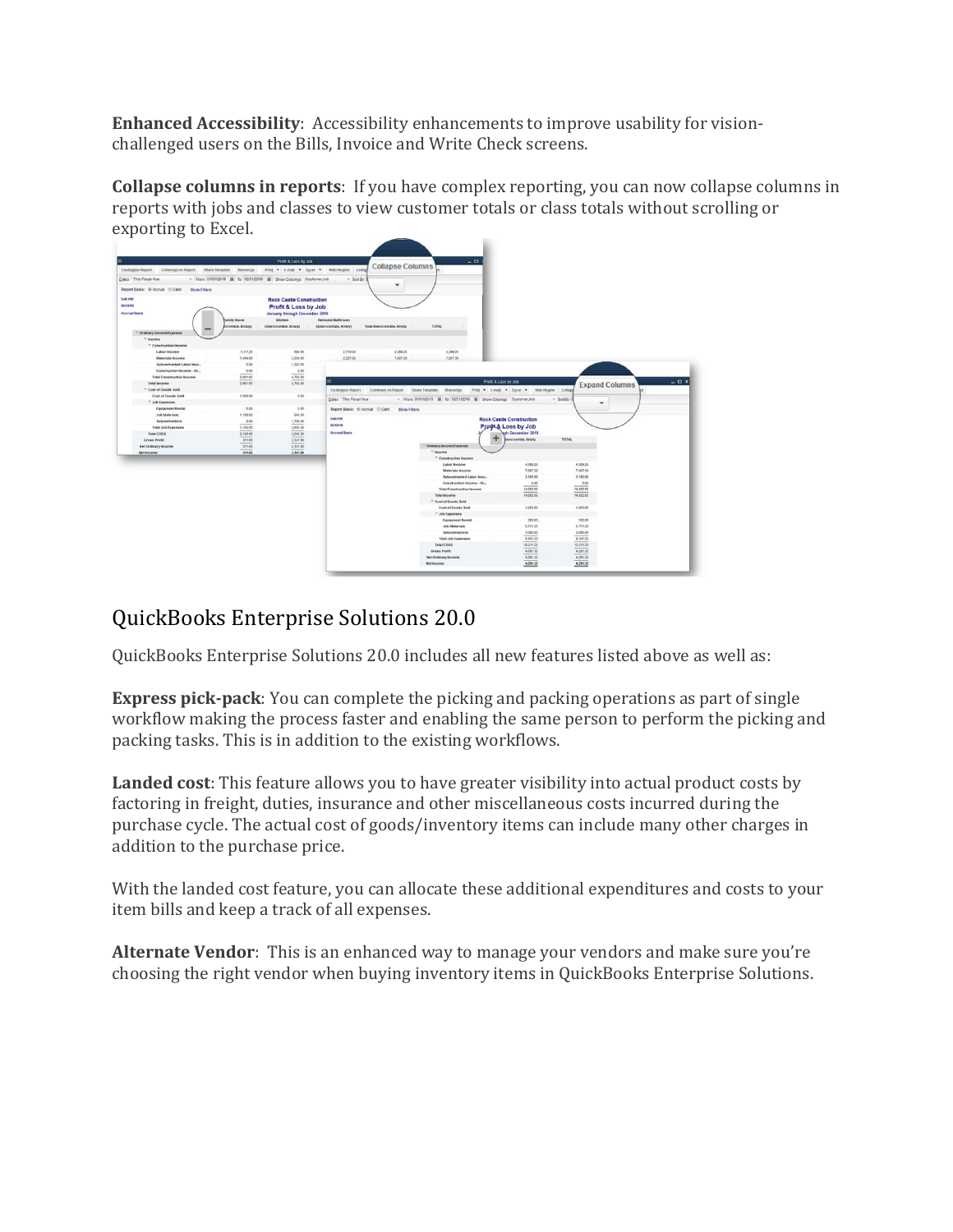# **QuickBooks Premier 2020**

| <b>Features List by Version Year</b>                             | 2020       | 2019       | 2018 | 2017 |
|------------------------------------------------------------------|------------|------------|------|------|
| New! Easily add customer PO numbers to email subject             |            |            |      |      |
| lines in QuickBooks.                                             |            |            |      |      |
| New! Simplify customer payment processing by                     |            |            |      |      |
| consolidating multiple invoices into just one email.             |            |            |      |      |
| New! Hide columns to see simple, easy to read customer           |            |            |      |      |
| totals in reports with jobs & classes.                           |            |            |      |      |
| New! Press "F1" for enhanced Smart Help content and              |            |            |      |      |
| search experience.                                               |            |            |      |      |
| New! More reliable file transfer process between                 |            |            |      |      |
| accountants and QuickBooks customers.                            |            |            |      |      |
| <b>New!</b> Easily find and open company files with the addition |            |            |      |      |
| of a file search option.                                         |            |            |      |      |
| Get real-time visibility of invoice statuses to expedite         |            |            |      |      |
| collections and stay on top of your cash flow.                   |            |            |      |      |
| Transfer customer credits across jobs, quickly and easily.       | $\bigcirc$ | $\bigcirc$ |      |      |
| Easily keep track of what you owe vendors, from check to         |            |            |      |      |
| bill pay.                                                        |            |            |      |      |
| Reliably and significantly reduce file size without deleting     |            |            |      |      |
| data - on your own with confidence and ease. <sup>1</sup>        |            |            |      |      |
| Easily upgrade or transfer your QuickBooks file to a new         |            |            |      |      |
| computer.                                                        |            |            |      |      |
| Add flexibility and insight to your business with newly          |            |            |      |      |
| customizable inventory reports.                                  |            |            |      |      |
| Get your work done significantly faster with windows             |            |            |      |      |
| open across multiple monitors. <sup>2</sup>                      |            |            |      |      |
| Save time with new searchable Chart of Accounts.                 | $\bigcirc$ | $\bigcirc$ |      |      |
| Compare business performance on a cash or accrual basis          |            |            |      |      |
| with one click.                                                  |            |            |      |      |
| Automated reports let you know that your reports are on          |            |            |      |      |
| time and accurate based on the data provided,                    |            |            |      |      |
| automatically generated and emailed to you when you              |            |            |      |      |
| schedule them. <sup>3</sup>                                      |            |            |      |      |
| Reports filters are now easily viewable and can be applied       |            |            |      |      |
| across multiple reports and viewed on one screen.                |            |            |      |      |
| Bill tracker let you see the status of your bills, print or      |            |            |      |      |
| close purchase orders, and more, making it easier than           |            |            |      |      |
| ever to manage payables.                                         |            |            |      |      |
| Get the full picture of your business performance - see          |            |            |      |      |
| your profit and loss, income and expenses, and top               |            |            |      |      |
| customer instantly on the Homepage Insights.                     |            |            |      |      |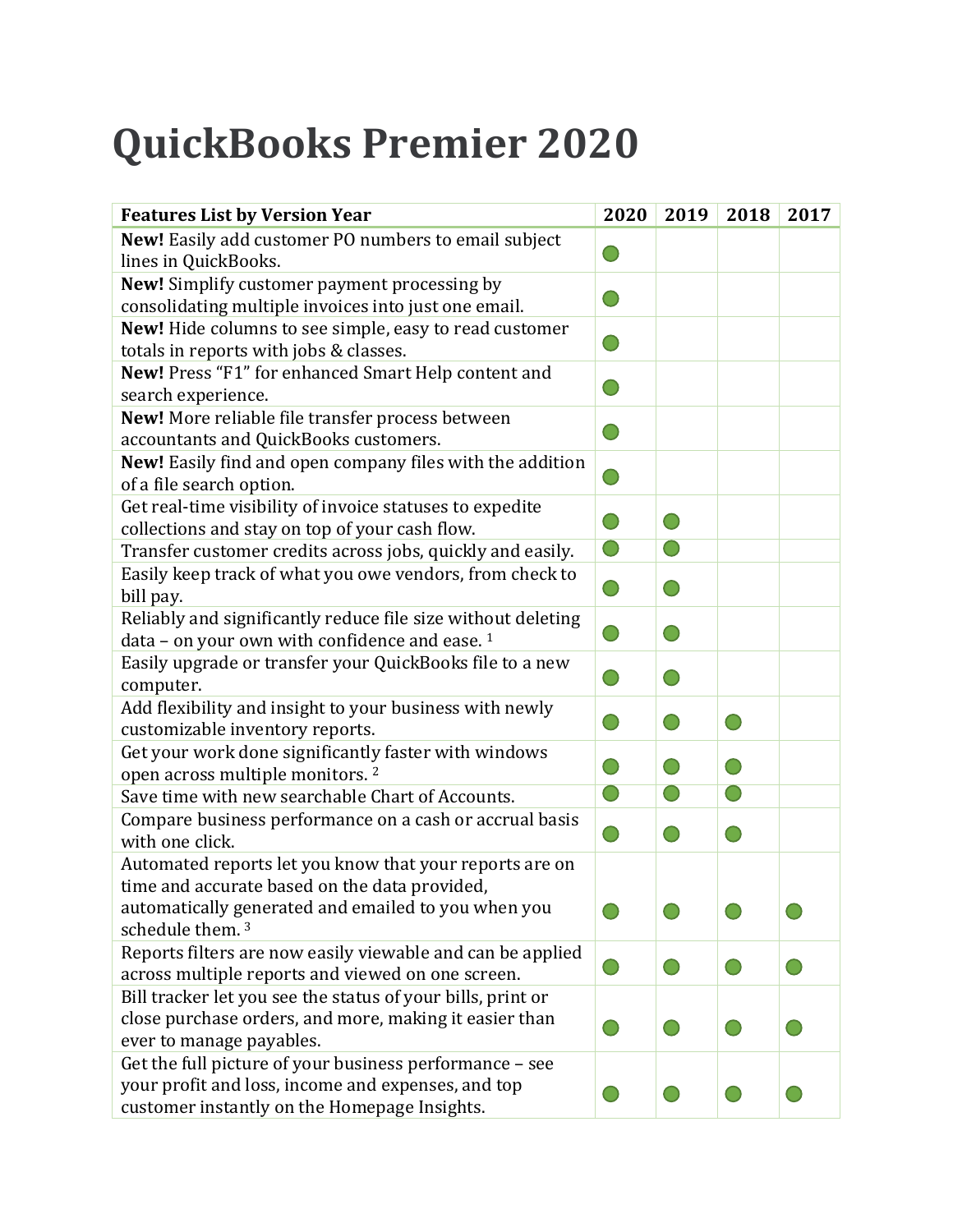| Find all reminders and notifications in one single window<br>- overdue items, to-do tasks, system notifications, and<br>notes from accountants. |                                               |            | $\bigcirc$                                    |                                                             |
|-------------------------------------------------------------------------------------------------------------------------------------------------|-----------------------------------------------|------------|-----------------------------------------------|-------------------------------------------------------------|
| View and pin important notes about customers, vendors,<br>and employees.                                                                        | $\rightarrow$                                 | $\bigcirc$ | $\bigcirc$                                    | $\bigcirc$                                                  |
| See all your income-producing transactions in one spot,<br>including overdue invoices so you can remind customers                               |                                               |            |                                               |                                                             |
| to pay up with Income Tracker.                                                                                                                  |                                               | $\bigcirc$ | $\bigcirc$                                    | $\bigcirc$                                                  |
| Invoice multiple customers for time and expenses in one<br>batch.                                                                               | $\left( \begin{array}{c} \end{array} \right)$ | $\bigcirc$ | $\left( \begin{array}{c} \end{array} \right)$ | $\begin{array}{c} \begin{array}{c} \end{array} \end{array}$ |
| See your invoices, billing, and other important tasks in a<br>Calendar View.                                                                    |                                               | $\bigcirc$ | $\bigcirc$                                    | $\begin{pmatrix} 1 \end{pmatrix}$                           |
| Access your inventory items all in one place with the<br>Inventory Center.                                                                      |                                               | $\bigcirc$ | $\bigcirc$                                    | $\bigcap$                                                   |
| Attach and store documents in the Document Center.                                                                                              | $\bigcirc$                                    | $\bigcirc$ | $\bigcirc$                                    | $\bigcirc$                                                  |
| See all your key customer information at a glance with the<br><b>Customer Snapshot.</b>                                                         | $\begin{pmatrix} 1 \\ 1 \end{pmatrix}$        | $\bigcirc$ | $\bigcirc$                                    | $\bigcirc$                                                  |
| Set up Memorized Transactions for recurring billing,                                                                                            |                                               |            |                                               |                                                             |
| invoices, and estimates.                                                                                                                        |                                               | $\bigcirc$ | $\bigcap$                                     | $\bigcirc$                                                  |
| Track sales, sales taxes, and customer payments.                                                                                                | $\bigcirc$                                    | $\bigcirc$ | $\bigcirc$                                    | $\bigcirc$                                                  |
| Send invoices and estimates right from your business<br>Yahoo!, Gmail, or Hotmail account. 4                                                    | $\bigcirc$                                    | $\bigcirc$ | $\bigcirc$                                    | $\bigcirc$                                                  |
| Easily print checks, pay bills, and track expenses. <sup>5</sup>                                                                                | $\bigcirc$                                    | $\bigcirc$ | $\bigcirc$                                    | $\bigcirc$                                                  |
| Allow up to 4 users to work in QuickBooks at the same<br>time. 6                                                                                |                                               | $\bigcirc$ | $\bigcirc$                                    | $\bigcirc$                                                  |
| Set individual user permissions to control access to                                                                                            |                                               |            |                                               |                                                             |
| sensitive information.                                                                                                                          |                                               | $\bigcirc$ | $\bigcirc$                                    | $\bigcirc$                                                  |
| Track your balance sheet by class such as a location,                                                                                           |                                               |            |                                               |                                                             |
| department, or profit center.                                                                                                                   | $\bigcirc$                                    | $\bigcirc$ | $\bigcirc$                                    | $\bigcirc$                                                  |
| Import data from Excel, Quicken, and prior QuickBooks                                                                                           | $\overline{\phantom{0}}$                      | $\bigcirc$ | $\bigcirc$                                    | $\bigcirc$                                                  |
| version. 7                                                                                                                                      |                                               |            |                                               |                                                             |
| View customized sales and profitability reports.                                                                                                | $\bigcirc$                                    | $\bigcirc$ | $\bigcirc$                                    | $\bigcirc$                                                  |
| Run "Cost to Complete Job" report.                                                                                                              |                                               | $\bigcirc$ | $\bigcirc$                                    | $\bigcirc$                                                  |
| Bill clients progressively by job phase.                                                                                                        |                                               | $\bigcirc$ | $\bigcirc$                                    | $\bigcirc$                                                  |

<sup>1.</sup> File size reduced by Data File Optimization feature reduces file size by removing audit trail of historic transactions and a few tables from the database that are not used or needed by the company file.

- 2. Up to 3 monitors supported. Not available in a hosted environment.
- 3. Scheduled reports are not available in Multi-User mode, in hosted deployments, or when there are multiple versions of QuickBooks 2020 installed.
- 4. E-mail estimates, invoices and other forms with Microsoft Outlook 2010-2016, Microsoft Outlook with Office 365, Gmail™, Yahoo! Mail®, and Outlook.com®, other SMTP-supporting e-mail clients.
- 5. Print check is only available for Canada standard checks.
- 6. Each unique user requires a license. Each license sold separately. All copies of QuickBooks must be the same versionyear.
- 7. Transfer data from Quicken 2016-2019, QuickBooks Mac 2016-2020 and Microsoft Excel 2010 SP2, 2013, 2016, Office 365 (32 or 64 bit).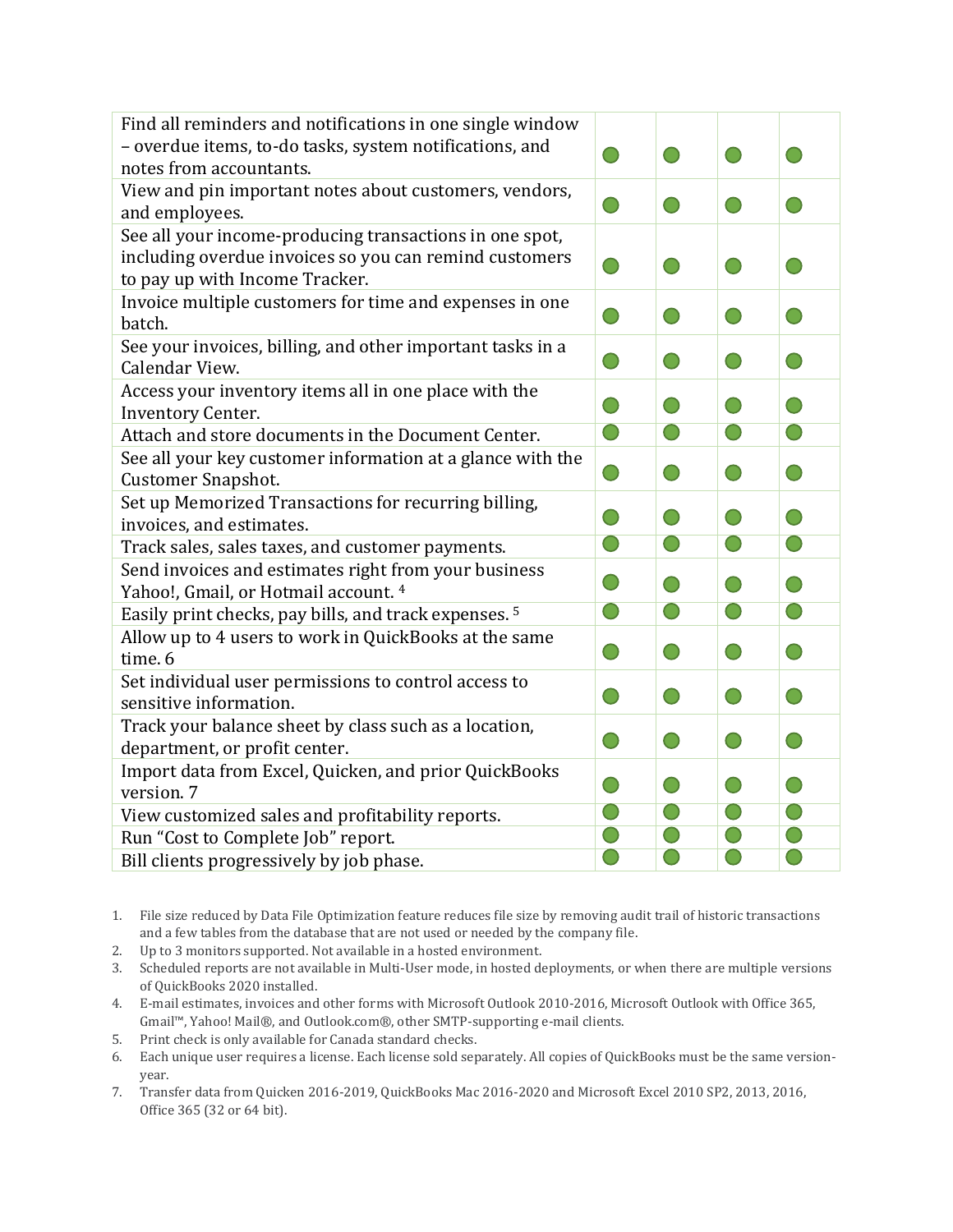# System requirements for QuickBooks 2020 and Enterprise Solutions 20.0

#### Operating Systems

- **Windows 10**, all editions including 64-bit, natively installed
- **Windows 8.1 (Update 1)**, all editions including 64-bit, natively installed
- **Windows 7 SP1**, all editions including 64-bit, natively installed (only supported until January 2020)
- **Windows Server 2019**, and **Essentials**
- **Windows Server 2016**, and **Essentials**
- **Windows Server 2012 R2**, and **Essentials**
- **Windows Server 2012**, and **Essentials**
- **Windows Small Business Server 2011**, **Standard** and **Essentials**
- **Windows Server 2008 R2 SP1**

**Note:** QuickBooks requires you to use Windows natively and not through an emulator or virtual environment.

| <b>Windows (natively installed)</b>                                                            | Windows Server 2019, and Essentials<br>Windows Server 2016, and Essentials<br>Windows Server 2012 R2, and<br>Essentials<br>Windows Server 2012, and Essentials<br>Windows Server 2011<br>Windows Small Business Server 2011,<br><b>Standard and Essentials</b><br>Windows Server 2008 R2 SP1<br>Windows 10<br>Windows 8.1 (update 1)<br>Windows 7 SP1 (Enterprise and<br>Professional editions only) |
|------------------------------------------------------------------------------------------------|------------------------------------------------------------------------------------------------------------------------------------------------------------------------------------------------------------------------------------------------------------------------------------------------------------------------------------------------------------------------------------------------------|
| Linux (when using QuickBooks Enterprise<br><b>Solutions Database Server-only installation)</b> | OpenSuse 42.3<br>Fedora 29<br>Red Hat Enterprise 7 (RHEL 7.4)                                                                                                                                                                                                                                                                                                                                        |

#### Database Servers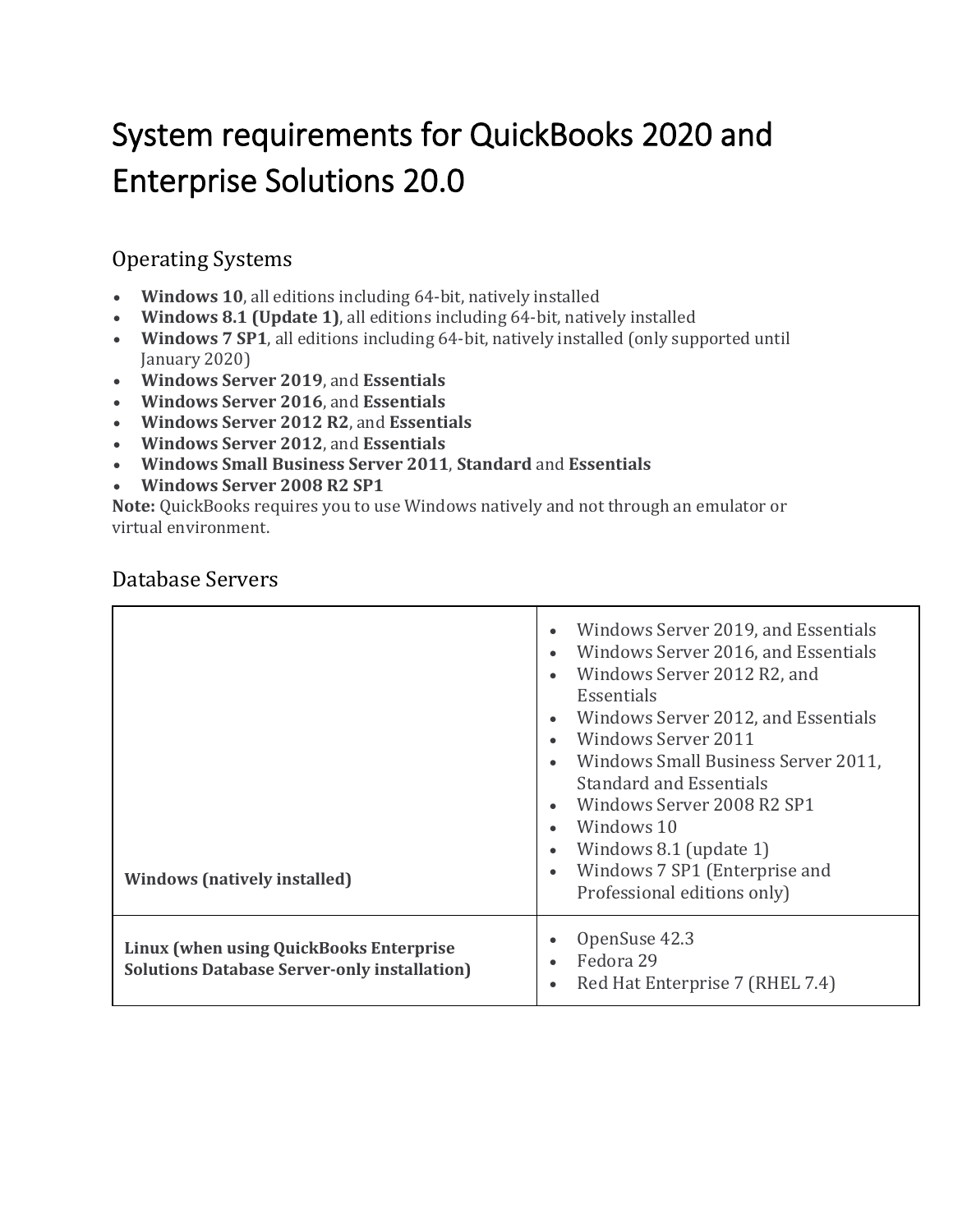## Hardware and Operating system requirements (client and server)

| <b>Processor</b>                   | 2.4 GHz minimum                                                                                                                                                                                                                                                                                                                                                                                                                                                                                                                                                                                                                                     |
|------------------------------------|-----------------------------------------------------------------------------------------------------------------------------------------------------------------------------------------------------------------------------------------------------------------------------------------------------------------------------------------------------------------------------------------------------------------------------------------------------------------------------------------------------------------------------------------------------------------------------------------------------------------------------------------------------|
| <b>RAM</b>                         | 4GB minimum, 8GB Recommended<br><b>Server RAM Requirements</b><br>1-5 Users: 8 GB RAM<br>10 Users: 12 GB RAM<br>15 Users: 16 GB RAM<br>$\bullet$<br>$20+$ Users: $20+$ GB RAM                                                                                                                                                                                                                                                                                                                                                                                                                                                                       |
| Disk space                         | 2.5GB of disk space (additional required for data files)<br>Additional software: 60MB for Microsoft .NET 4.6 Runtime, provided on the<br>QuickBooks CD<br>Additional requirements for Intuit Data Protect in QuickBooks Connected<br>$\bullet$<br>Services offerings (applies to the US only).<br>Require minimum 4.0GB RAM.<br>$\circ$<br>Twice the size of the largest file set to back $up + 100MB$ or twice the<br>$\circ$<br>size to restore. The space is only required from the work folder<br>LocalApplicationData+"Intuit\Intuit Data Protect".<br>Note: For the best performance, store your QuickBooks data file on a solid-state drive. |
| <b>Windows</b>                     | US version of Windows.<br>Regional settings are supported when set to English.<br>$\bullet$<br>Administrator rights required for the server computer when hosting Multi-<br>$\bullet$<br>User access.<br>Natively installed - means it was installed on a particular system or<br>$\bullet$<br>environment that it was designed for. This also means it doesn't need to run<br>in a virtual environment or emulation software.                                                                                                                                                                                                                      |
| <b>Optical</b><br><b>Drive</b>     | 4X DVD-ROM drive required for CD installations (unless QuickBooks is downloaded from<br>Intuit server).                                                                                                                                                                                                                                                                                                                                                                                                                                                                                                                                             |
| <b>Screen</b><br><b>Resolution</b> | Display optimized for 1280 x 1024 screen resolution or higher with up to 2<br>$\bullet$<br>extended monitors.<br>Best optimized for Default DPI setting for a given computer.<br>$\bullet$                                                                                                                                                                                                                                                                                                                                                                                                                                                          |

**Note:** Internet access is required.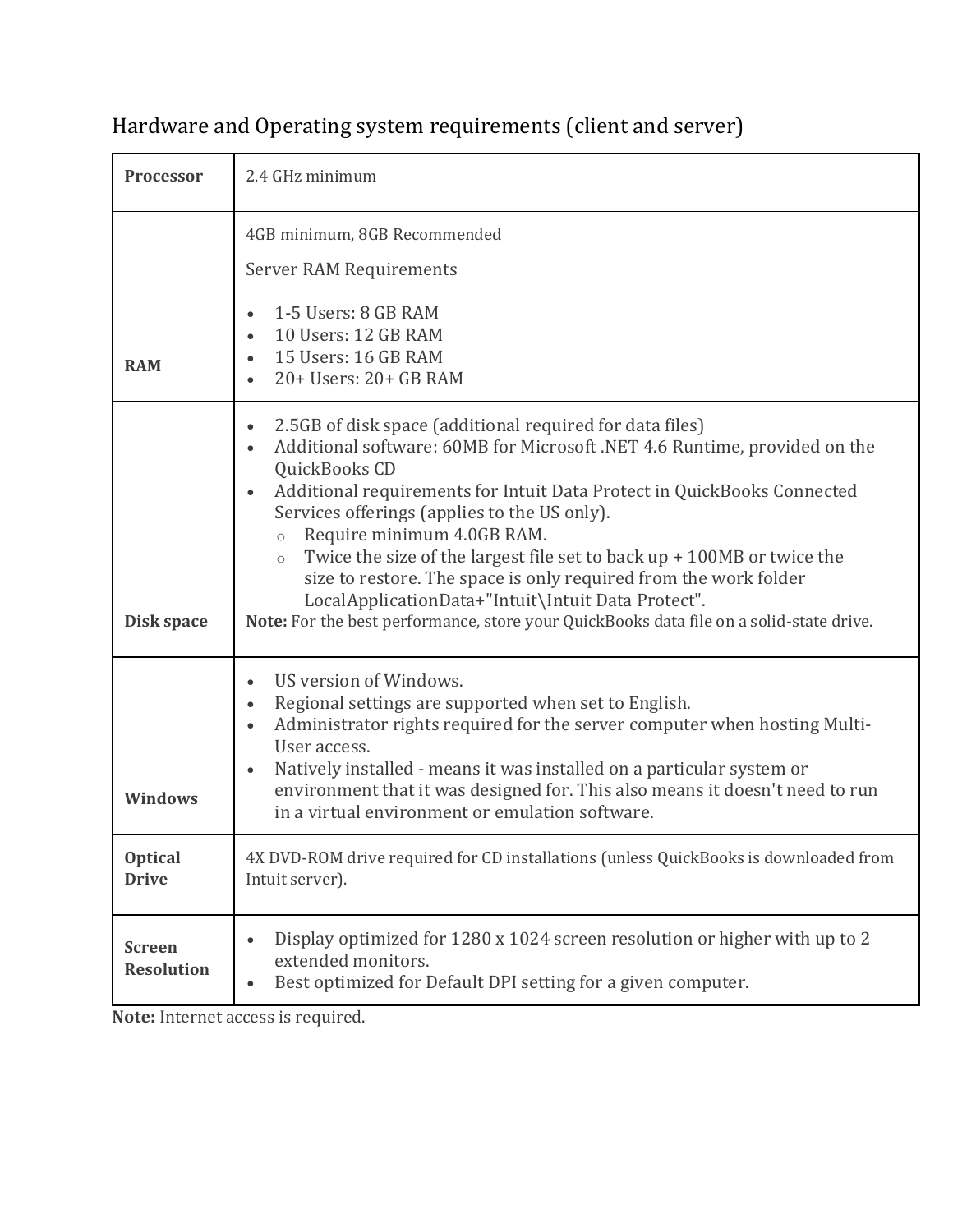#### Software compatibility

- Microsoft Office:
	- o Office 2019 (Compatible with R3 and later)
	- o Office 2016 (including Outlook 2016) both on 32 and 64-bit.
	- o Office 2010 SP2, Office 2013 and 365 (including Outlook 2010 and Outlook 2013) both on 32 and 64 bit. **Note:** Office 365 is only supported when it is locally installed, not the web version.
	- o Email Estimates, Invoices and other forms with Microsoft Outlook 2010-2016, Microsoft Outlook with Office 365, Gmail, Yahoo! Mail and Outlook.com, other SMTP-supporting e-mail clients.
	- o Preparing letters requires Microsoft Word 2016, 2013, or 2010 or Office 365 (includes 64-bit).
	- o Exporting reports requires Microsoft Excel 2016, 2013, or 2010 SP2 or Office 365 (includes 64-bit).
	- o Contact Synchronization with Microsoft Outlook requires Outlook 2010 (32-bit).
	- o Synchronization with Outlook requires [QuickBooks](https://www.quickbooks.com/contact_sync) Contact Sync for Outlook (the download is available at no charge). **Note:** Contact Sync does not work with the Microsoft Business Contact Manager Outlook plug-in. Syncing could cause duplicate records.
- QuickBooks Point of Sale V18.0 and V12.0
- Quicken 2019, 2018, 2017, 2016
- QuickBooks for Mac 2020, 2019, 2016
- Adobe Acrobat Reader: Business Planner, Payroll and viewing forms require Adobe Acrobat Reader 9.0 or later.
- Gmail, Yahoo Email, Windows Mail, Hotmail and AOL (i.e Mozilla Thunderbird Email Client\*). **Note:** \*Supports plain text version in Mozilla.
- Internet Explorer 11

#### Firewall and antivirus software compatibility

We tested QuickBooks Pro 2020, Premier 2020, and Enterprise 20.0 with the following firewall and antivirus programs.

**Note:** In some cases, you may need to adjust some settings in these programs to get the best possible QuickBooks performance.

- Windows Server Firewall (all editions)
- Windows 8.1 Firewall (all editions)
- Windows 7 Firewall (all editions)
- Microsoft Security Essentials
- Avast
- AVG
- Symantec
- ESET
- Avira
- Kaspersky